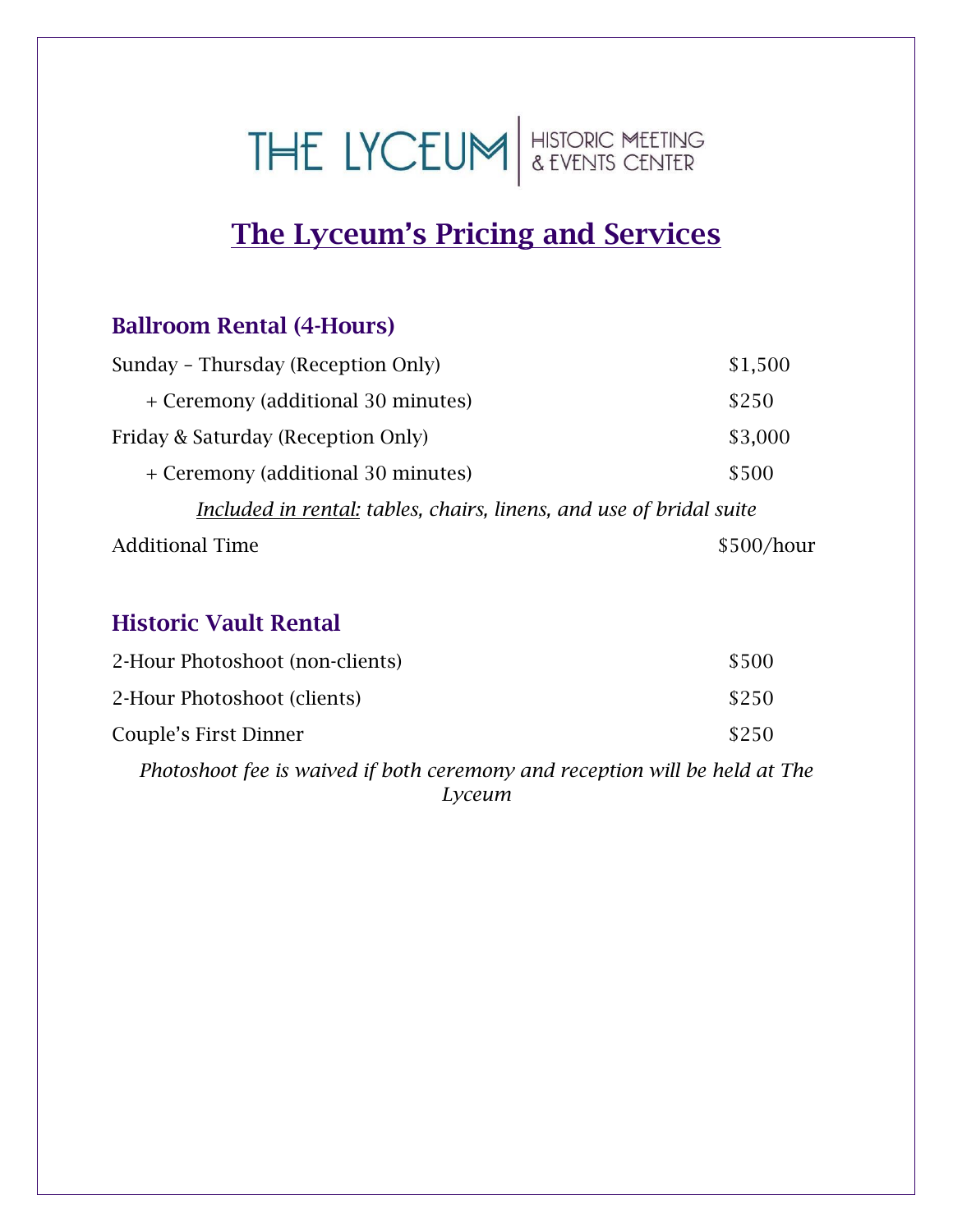### Bar Services (tax and gratuity not included in price)

#### Cash Bar

\$125

#### Full Premium Open Bar

*Full bar with premium brands, beer, wine, champagne, and non-alcoholic beverages*

1-Hour: \$17.95 / person

2-Hours: \$21.95 / person

3-Hours: \$24.95 / person

4-Hours: \$29.95 / person

*Premium Brand Liquors: Cîroc Vodka, Jack Daniels, Beefeater Gin, Dewar's Scotch, 1800 Tequila, Bacardi Superior* 

#### Full Super Premium Open Bar

*Full bar with super premium brands, beer, wine, champagne, and non-alcoholic beverages*

1-Hour: \$21.95 / person

2-Hours: \$25.95 / person

3-Hours: \$31.95 / person

4-Hours: \$34.95 /person

*Super Premium Brand Liquors: Grey Goose Vodka, Crown Royal, Tanqueray Gin, Johnnie Walker Black, Bacardi Anejo, Woodford Reserve, Hennessy*

#### Beer and Wine Open Bar

*Bottled beer, wine, champagne, and non-alcoholic beverages*

1-Hour: \$12.95 2-Hours: \$17.95 3-Hours: \$21.95 4-Hours: \$24.95